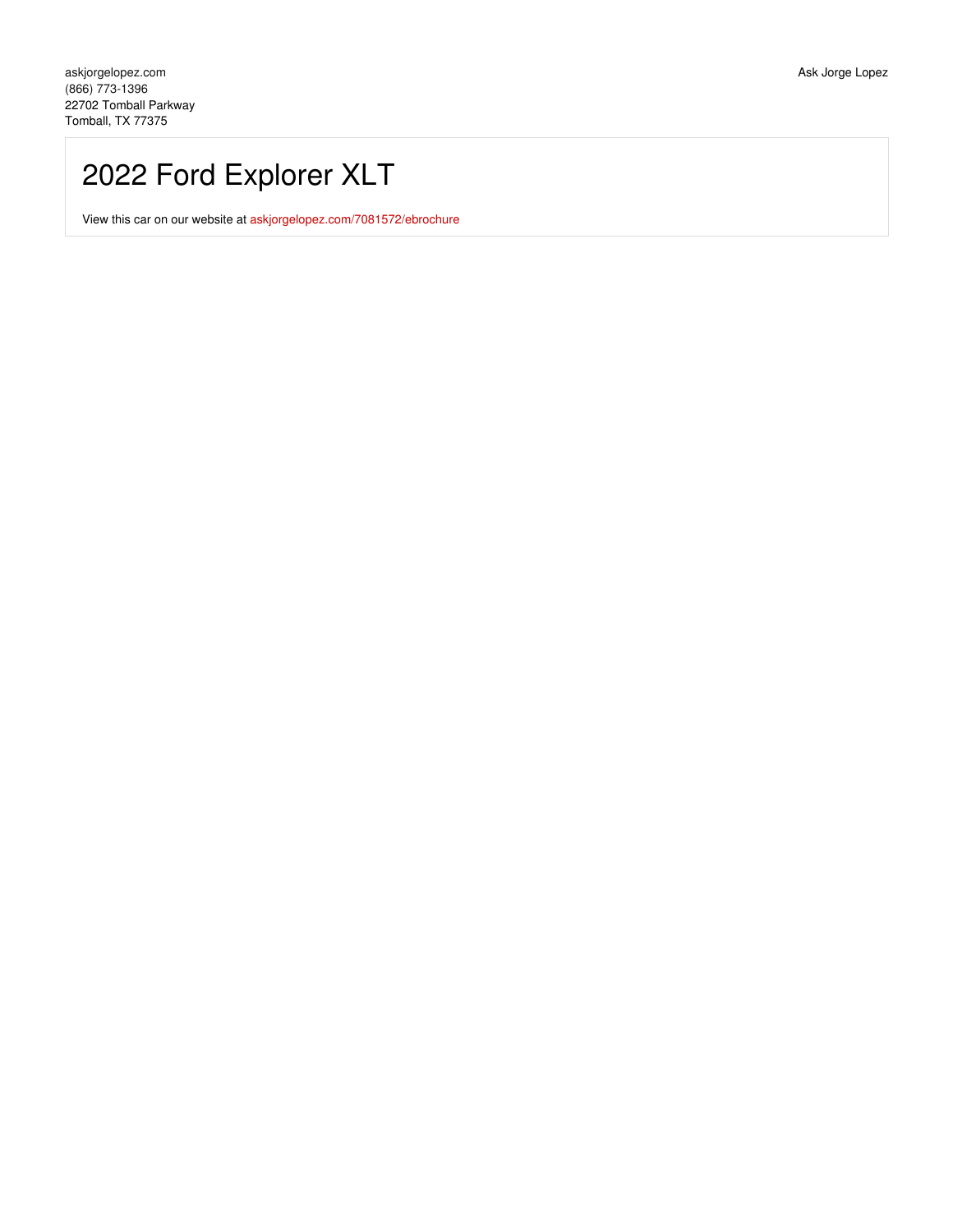

877-882-5206 22702 Tomball Pkwy<br>Tomball, TX 77375



# Our Price **\$47,068**

Retail Value **\$47,075**

## **Specifications:**

| Year:              | 2022                      |
|--------------------|---------------------------|
| VIN:               | 1FMSK7DH9NGB17243         |
| Make:              | Ford                      |
| Stock:             | GB17243                   |
| <b>Model/Trim:</b> | <b>Explorer XLT</b>       |
| <b>Condition:</b>  | New                       |
| Bodv:              | <b>SUV</b>                |
| Exterior:          | CARBONIZED GRAY METALLIC  |
| Engine:            | ENGINE: 2.3L ECOBOOST I-4 |
| Interior:          | <b>EBONY</b>              |
| Mileage:           | 3                         |
| Drivetrain:        | <b>Rear Wheel Drive</b>   |
| Economy:           | City 21 / Highway 28      |

Purchasing the perfect vehicle couldn't be easier! Make the right choice with this reliable 2022 Ford Explorer. Tire Specific Low Tire Pressure Warning, Side Impact Beams, Safety Canopy System Curtain 1st, 2nd And 3rd Row Airbags, Reverse Sensing System Rear Parking Sensors, Rear Child Safety Locks.\*Fully-Loaded with Additional Options\*FORD CO-PILOT360 ASSIST+ -inc: Speed Sign Recognition, Voice-Activated Touchscreen Navigation System, pinch-to-zoom capability, SiriusXM Traffic and Travel Link, Note: SiriusXM Traffic and Travel Link includes a 5-year prepaid subscription, SiriusXM Traffic and Travel Link service is not available in Alaska or Hawaii, After your trial period ends, Sirius XM audio and data services each require a subscription sold separately, or as a package, by SiriusXM Radio Inc, See SiriusXM customer agreement for complete terms at www.siriusxm.com, All fees and programming subject to change, Trial subscriptions not available in Alaska and Hawaii, Evasive Steering Assist, Intelligent Adaptive Cruise Control, stop-and-go and lane centering, TWIN PANEL MOONROOF, TRANSMISSION: 10-SPEED AUTOMATIC (STD), REAR AUXILIARY CONTROLS CREDIT, FRONT LICENSE PLATE BRACKET, FORD CO-PILOT360 ASSIST+ -inc: Speed Sign Recognition, Voice-Activated Touchscreen Navigation System, pinch-to-zoom capability, SiriusXM Traffic and Travel Link, Note: SiriusXM Traffic and Travel Link includes a 5-year prepaid subscription, SiriusXM Traffic and Travel Link service is not available in Alaska or Hawaii, After your trial period ends, Sirius XM audio and data services each require a subscription sold separately, or as a package, by SiriusXM Radio Inc, See SiriusXM customer agreement for complete terms at www.siriusxm.com, All fees and programming subject to change, Trial subscriptions not available in Alaska and Hawaii, Evasive Steering Assist, Intelligent Adaptive Cruise Control, stop-and-go and lane centering, EQUIPMENT GROUP 202A inc: Heated Steering Wheel, SecuriCode Keyless Entry Keypad, LED Fog Lamps, silver-painted front skid plate elements, Remote Start System, ENGINE: 2.3L ECOBOOST I-4 -inc: auto start-stop technology (STD), CARBONIZED GRAY METALLIC, AUTO START-STOP REMOVAL.\* Visit Us Today \*Stop by Tomball Ford located at 22702 Tomball Parkway, Tomball, TX 77375 for a quick visit and a great vehicle!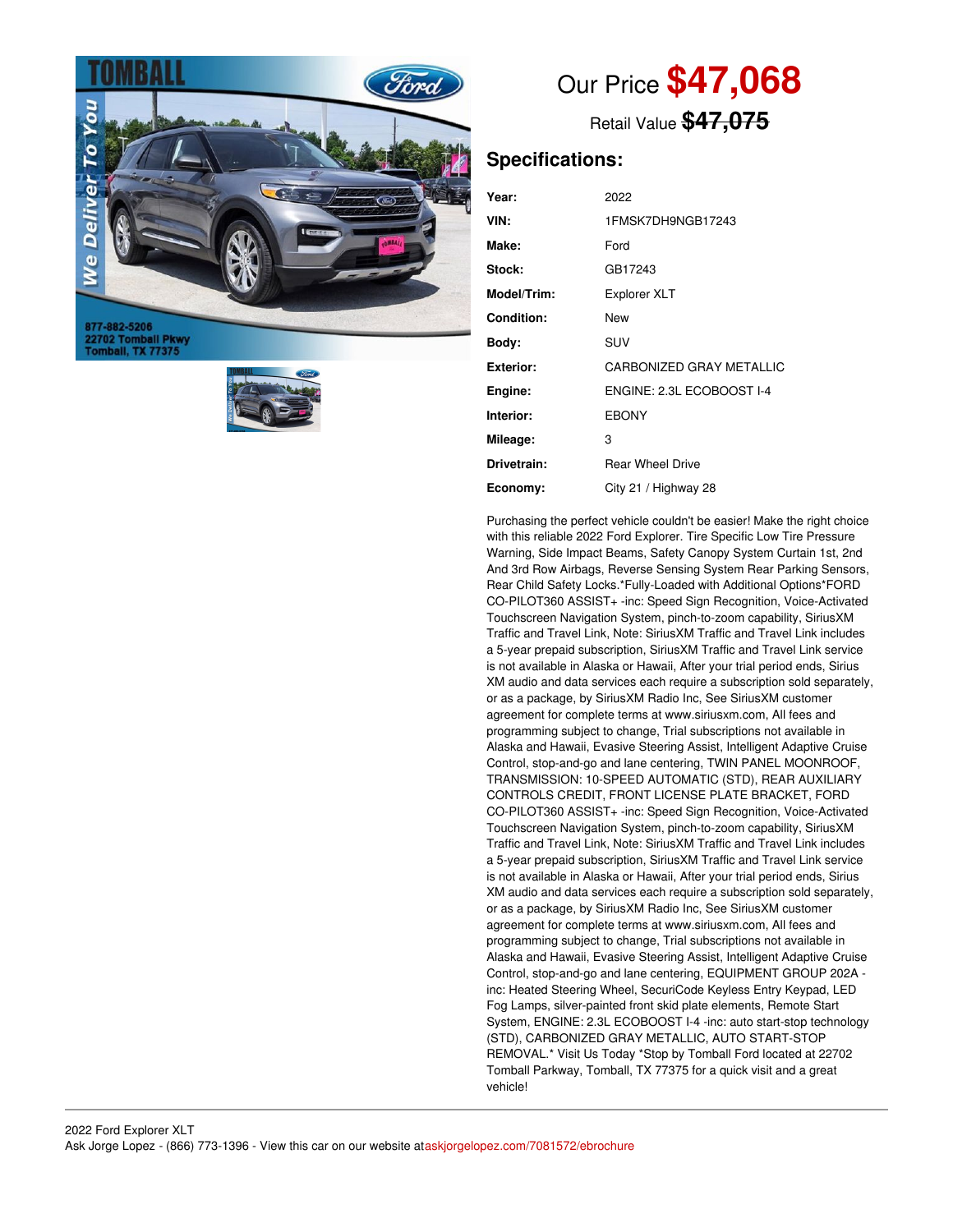

### 2022 Ford Explorer XLT Ask Jorge Lopez - (866) 773-1396 - View this car on our website at[askjorgelopez.com/7081572/ebrochure](https://askjorgelopez.com/vehicle/7081572/2022-ford-explorer-xlt-tomball-tx-77375/7081572/ebrochure)

# **Installed Options**

### **Interior**

- Bucket Front Seats w/Cloth Back Material 8-Way Driver Seat- Passenger Seat
- Bucket Folding Captain Front Facing Manual Reclining Fold Forward Seatback Premium Cloth Rear Seat w/Manual Fore/Aft
- Front Center Armrest and Rear Seat Mounted Armrest Outboard Only
- Manual Tilt/Telescoping Steering Column
- Gauges -inc: Speedometer, Odometer, Engine Coolant Temp, Tachometer, Oil Level, Trip Odometer and Trip Computer
- Power Rear Windows and Fixed 3rd Row Windows
- Fixed 50-50 Bench Premium Cloth 3rd Row Seat Front, Manual Fold Into Floor, 2 Manual and Adjustable Head Restraints
- Leather/Metal-Look Steering Wheel- Front Cupholder- Rear Cupholder- Compass
- Remote Keyless Entry w/Integrated Key Transmitter, Illuminated Entry, Illuminated Ignition Switch and Panic Button
- Remote Releases -Inc: Power Cargo Access
- Proximity Key For Doors And Push Button Start
- Cruise Control w/Steering Wheel Controls
- Voice Activated Dual Zone Front Automatic Air Conditioning
- Rear HVAC w/Separate Controls- HVAC -inc: Underseat Ducts and Headliner/Pillar Ducts
- Locking Glove Box- Driver Foot Rest
- Interior Trim -inc: Metal-Look/Piano Black Instrument Panel Insert, Metal-Look/Piano Black Door Panel Insert, Piano Black Console Insert and Chrome/Metal-Look Interior Accents
- Full Cloth Headliner- Cloth Door Trim Insert
- Unique Cloth Captain's Chairs -inc: 10-way power driver's seat w/power function for tilt, lumbar and recline, 4-way power front passenger seat w/fore/aft and manual recline and 2 way manually adjustable driver and front passenger head restraints
- Day-Night Rearview Mirror
- Driver And Passenger Visor Vanity Mirrors w/Driver And Passenger Illumination, Driver And Passenger Auxiliary Mirror
- Full Floor Console w/Covered Storage, Mini Overhead Console w/Storage, Rear Console w/Storage and 4 12V DC Power Outlets

- Front And Rear Map Lights- Fade-To-Off Interior Lighting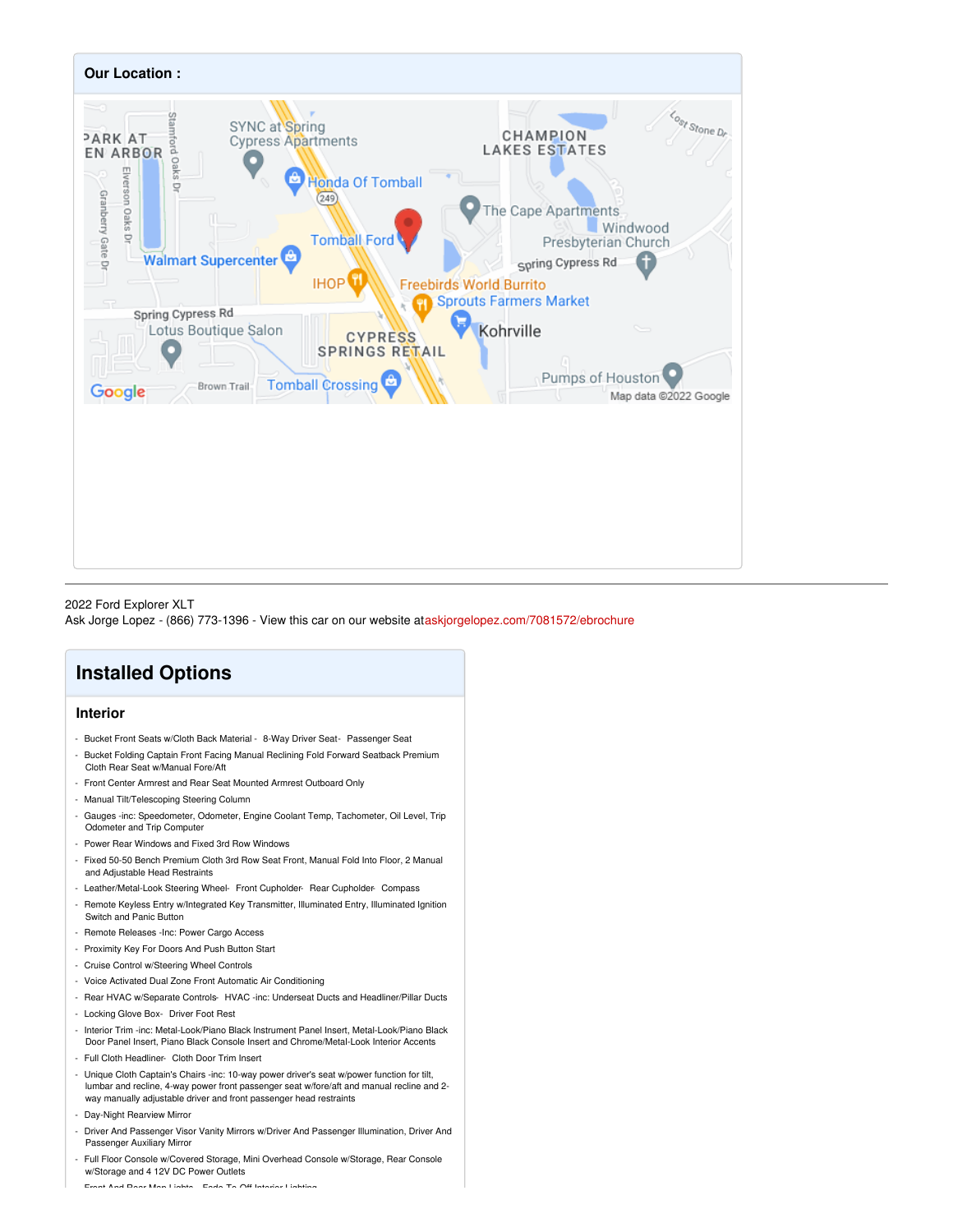- Front And Rear Map Lights- Fade-To-Off Interior Lighting
- Full Carpet Floor Covering -inc: Carpet Front And Rear Floor Mats Carpet Floor Trim
- Trunk/Hatch Auto-Latch- Cargo Area Concealed Storage- Cargo Space Lights
- FOB Controls -inc: Cargo Access- Smart Device Remote Engine Start
- FordPass Connect -inc: 4G LTE Wi-Fi hotspot connects up to 10 devices w/wireless data trial that begins upon AT&T activation and expires at the end of 3 months or when 3GB of data is used, whichever comes first, but cannot extend beyond the trial subscription period for remote features, To activate, go to www.att.com/ford, remotely start, lock and unlock vehicle, schedule specific times to remotely start vehicle, locate parked vehicle and check vehicle status (FordPass Connect, the Ford Pass App, and Complimentary Connected Services are required for remote features (see FordPass terms for details), Connected Service and features depend on compatible AT&T network availability, Evolving technology/cellular networks/vehicle capability may limit functionality and prevent operation of connected features, Connected services excludes Wi-Fi hotspot.), Note: Ford Telematics and data services prep included for fleet only: FordPass Connect 4G Wi-Fi modem provides data to support telematics and data services including but not limited to vehicle location, speed, idle time, fuel, vehicle diagnostics and maintenance alerts, Device enables telematics services through Ford or authorized providers, Activate at www.fleet.ford.com or call 833-FCS-Ford, (833-327-3673)
- Driver / Passenger And Rear Door Bins
- Power 1st Row Windows w/Driver And Passenger 1-Touch Up/Down
- Delayed Accessory Power- Power Door Locks w/Autolock Feature- Systems Monitor
- Trip Computer- Outside Temp Gauge- Analog Appearance
- Redundant Digital Speedometer- Manual Adjustable Rear Head Restraints
- 2 Seatback Storage Pockets- 1st Row Heated Seats
- Securilock Anti-Theft Ignition (pats) Engine Immobilizer- Perimeter Alarm- Air Filtration - 4 12V DC Power Outlets

#### **Exterior**

- Body-Colored Rear Bumper w/Black Rub Strip/Fascia Accent
- Black Side Windows Trim, Black Front Windshield Trim and Black Rear Window Trim
- Chrome Bodyside Insert, Black Bodyside Cladding and Black Wheel Well Trim
- Body-Colored Door Handles- Black Power Heated Side Mirrors w/Manual Folding
- Fixed Rear Window w/Fixed Interval Wiper, Heated Wiper Park and Defroster
- Deep Tinted Glass- Body-Colored Front Bumper- Clearcoat Paint
- Spare Tire Mounted Inside Under Cargo- Steel Spare Wheel
- Tires: P255/65R18 AS BSW -inc: mini spare
- Wheels: 18" 5-Spoke Silver-Painted Aluminum- Perimeter/Approach Lights
- Speed Sensitive Variable Intermittent Wipers- Galvanized Steel/Aluminum Panels
- Lip Spoiler- Grille w/Chrome Bar- Power Liftgate Rear Cargo Access
- Tailgate/Rear Door Lock Included w/Power Door Locks Roof Rack Rails Only
- Autolamp Auto On/Off Aero-Composite Led Low/High Beam Auto High-Beam Daytime
- Running Lights Preference Setting Headlamps w/Delay-Off
- LED Brakelights- Headlights-Automatic Highbeams

#### **Safety**

- Bucket Front Seats w/Cloth Back Material 8-Way Driver Seat- Passenger Seat
- Bucket Folding Captain Front Facing Manual Reclining Fold Forward Seatback Premium Cloth Rear Seat w/Manual Fore/Aft
- Front Center Armrest and Rear Seat Mounted Armrest Outboard Only
- Manual Tilt/Telescoping Steering Column
- Gauges -inc: Speedometer, Odometer, Engine Coolant Temp, Tachometer, Oil Level, Trip Odometer and Trip Computer
- Power Rear Windows and Fixed 3rd Row Windows
- Fixed 50-50 Bench Premium Cloth 3rd Row Seat Front, Manual Fold Into Floor, 2 Manual and Adjustable Head Restraints
- Leather/Metal-Look Steering Wheel- Front Cupholder- Rear Cupholder- Compass
- Remote Keyless Entry w/Integrated Key Transmitter, Illuminated Entry, Illuminated Ignition Switch and Panic Button
- Remote Releases -Inc: Power Cargo Access
- Proximity Key For Doors And Push Button Start
- Cruise Control w/Steering Wheel Controls
- Voice Activated Dual Zone Front Automatic Air Conditioning
- Rear HVAC w/Separate Controls- HVAC -inc: Underseat Ducts and Headliner/Pillar Ducts - Locking Glove Box- Driver Foot Rest
- Interior Trim -inc: Metal-Look/Piano Black Instrument Panel Insert, Metal-Look/Piano Black Door Panel Insert, Piano Black Console Insert and Chrome/Metal-Look Interior Accents
- Full Cloth Headliner- Cloth Door Trim Insert
- Unique Cloth Captain's Chairs -inc: 10-way power driver's seat w/power function for tilt, lumbar and recline, 4-way power front passenger seat w/fore/aft and manual recline and 2 way manually adjustable driver and front passenger head restraints
- Day-Night Rearview Mirror
- Driver And Passenger Visor Vanity Mirrors w/Driver And Passenger Illumination, Driver And Passenger Auxiliary Mirror
- Full Floor Console w/Covered Storage, Mini Overhead Console w/Storage, Rear Console w/Storage and 4 12V DC Power Outlets